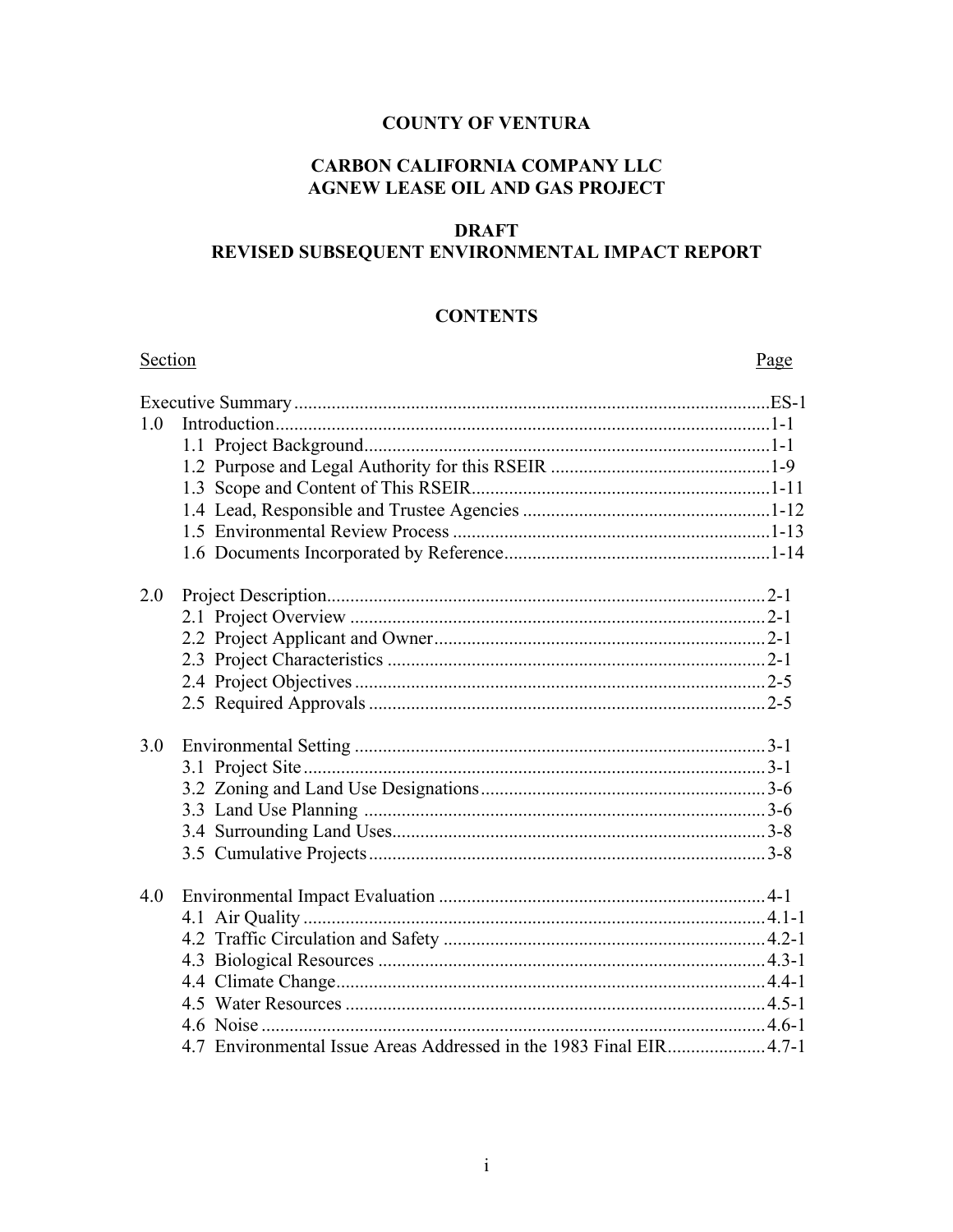| 5.0 |  |
|-----|--|
| 6.0 |  |
| 7.0 |  |

## FIGURES

|  | $.2 - 2$  |
|--|-----------|
|  |           |
|  |           |
|  | $.3 - 3$  |
|  |           |
|  |           |
|  | $.3 - 10$ |
|  |           |
|  |           |
|  |           |
|  |           |
|  |           |
|  |           |
|  |           |
|  |           |
|  |           |
|  |           |

## TABLES

| Table 1.1-2 1983 FEIR Project-Specific Mitigation Measures     |  |
|----------------------------------------------------------------|--|
|                                                                |  |
| Table 1.1-3 1983 FEIR Cumulative Mitigation Measures for       |  |
|                                                                |  |
|                                                                |  |
| Table 3.2-1 Estimated Existing Large Truck Trips: 2015-20173-6 |  |
|                                                                |  |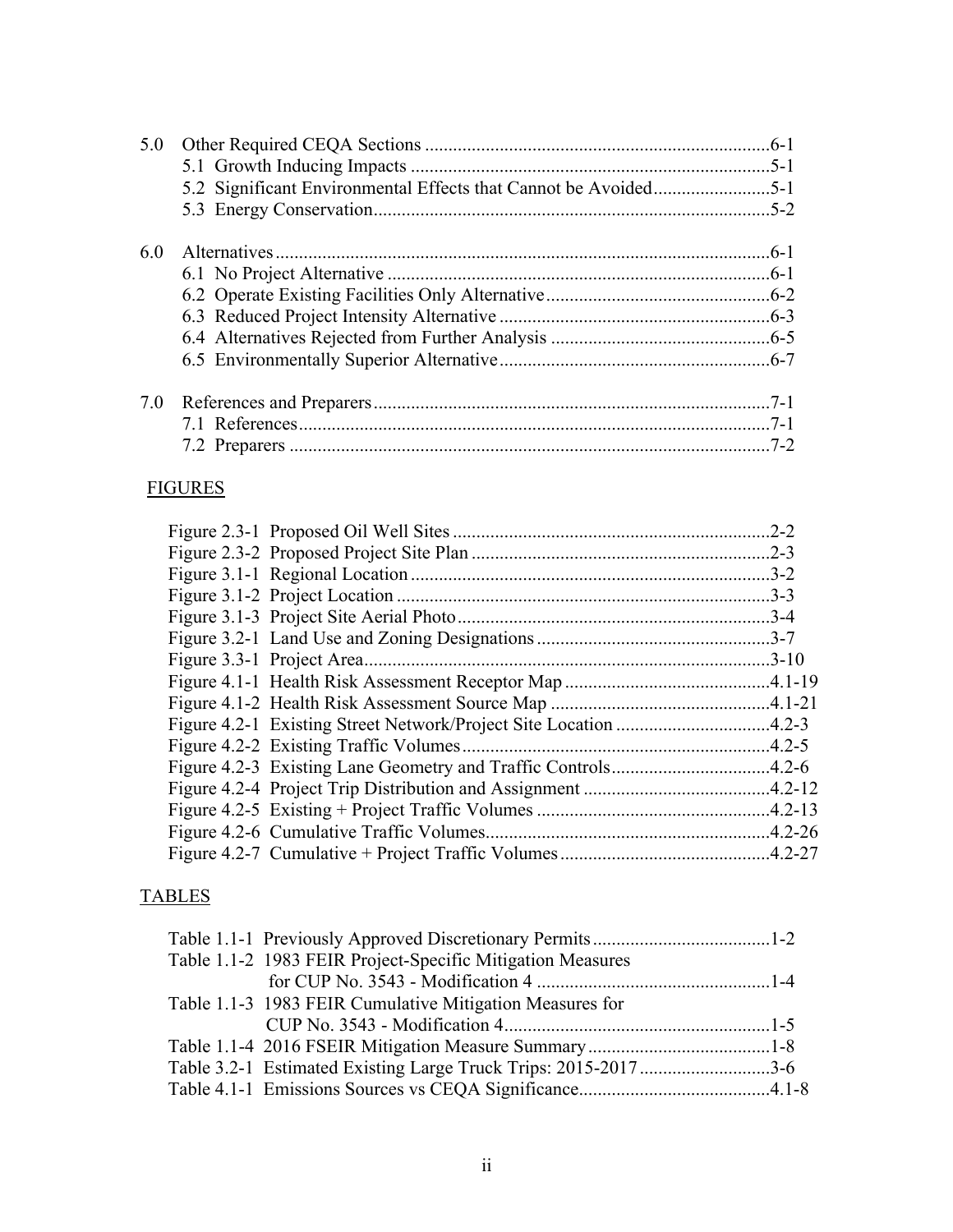|  | Table 4.1-2 Ojai Planning Area Criteria Pollutant Significance Thresholds4.1-11 |  |
|--|---------------------------------------------------------------------------------|--|
|  |                                                                                 |  |
|  | Table 4.1-4 Maximum Day Construction Phase (Short-Term) Emissions 4.1-12        |  |
|  | Table 4.1-5 Baseline, Project-Related and Total Criteria Pollutant              |  |
|  |                                                                                 |  |
|  | Table 4.1-6 Court-Ordered Air Quality Impact Assessment Methodology             |  |
|  | Project-Related Criteria Pollutant Emissions vs Thresholds                      |  |
|  |                                                                                 |  |
|  |                                                                                 |  |
|  |                                                                                 |  |
|  | Table 4.2-1 Existing Roadway Segments Levels of Service 4.2-4                   |  |
|  |                                                                                 |  |
|  | Table 4.2-3 Minimum Acceptable Level of Service For Roadway                     |  |
|  |                                                                                 |  |
|  | Table 4.2-4 Thresholds of Significance for Changes in Level of Service          |  |
|  |                                                                                 |  |
|  | Table 4.2-5 Existing and Estimated Project-Generated Truck Trips4.2-10          |  |
|  |                                                                                 |  |
|  | Table 4.2-7 Existing + Project Roadway Levels of Service 4.2-14                 |  |
|  | Table 4.2-8 Existing + Project Intersection Levels of Service 4.2-14            |  |
|  | Table 4.2-9 Signal Warrant Results - State Route 150/Koenigstein Road4.2-17     |  |
|  |                                                                                 |  |
|  | Table 4.2-11 Cumulative + Project Roadway Levels of Service4.2-24               |  |
|  | Table 4.2-12 Cumulative Intersection Levels of Service – A.M. Peak Hour4.2-25   |  |
|  | Table 4.2-13 Cumulative Intersection Levels of Service - P.M. Peak Hour 4.2-28  |  |
|  |                                                                                 |  |
|  | Table 4.4-2 Construction-Related Greenhouse Gas Emissions 4.4-5                 |  |
|  |                                                                                 |  |
|  | Table 4.6-2 Construction Noise Thresholds of Significance 4.6-3                 |  |
|  |                                                                                 |  |
|  |                                                                                 |  |
|  |                                                                                 |  |
|  | Table 4.7-1 Project-Specific Environmental Issues Evaluated in the 1983         |  |
|  |                                                                                 |  |
|  | Table 4.7-2 Cumulative Environmental Issues Evaluated in the 1983               |  |
|  |                                                                                 |  |
|  |                                                                                 |  |

# **APPENDICES**

|  | Appendix A: December 4, 2017 Writ of Mandate                   |
|--|----------------------------------------------------------------|
|  | Appendix B: Air Quality Impact Assessment; Sespe Consulting    |
|  | Appendix C: Traffic Study, Associated Transportation Engineers |
|  | Appendix D: Agnew Lease VCAPCD Permit to Operate               |
|  | Appendix E: VCAPCD PEETS Emission Factors for Crude Oil Wells  |